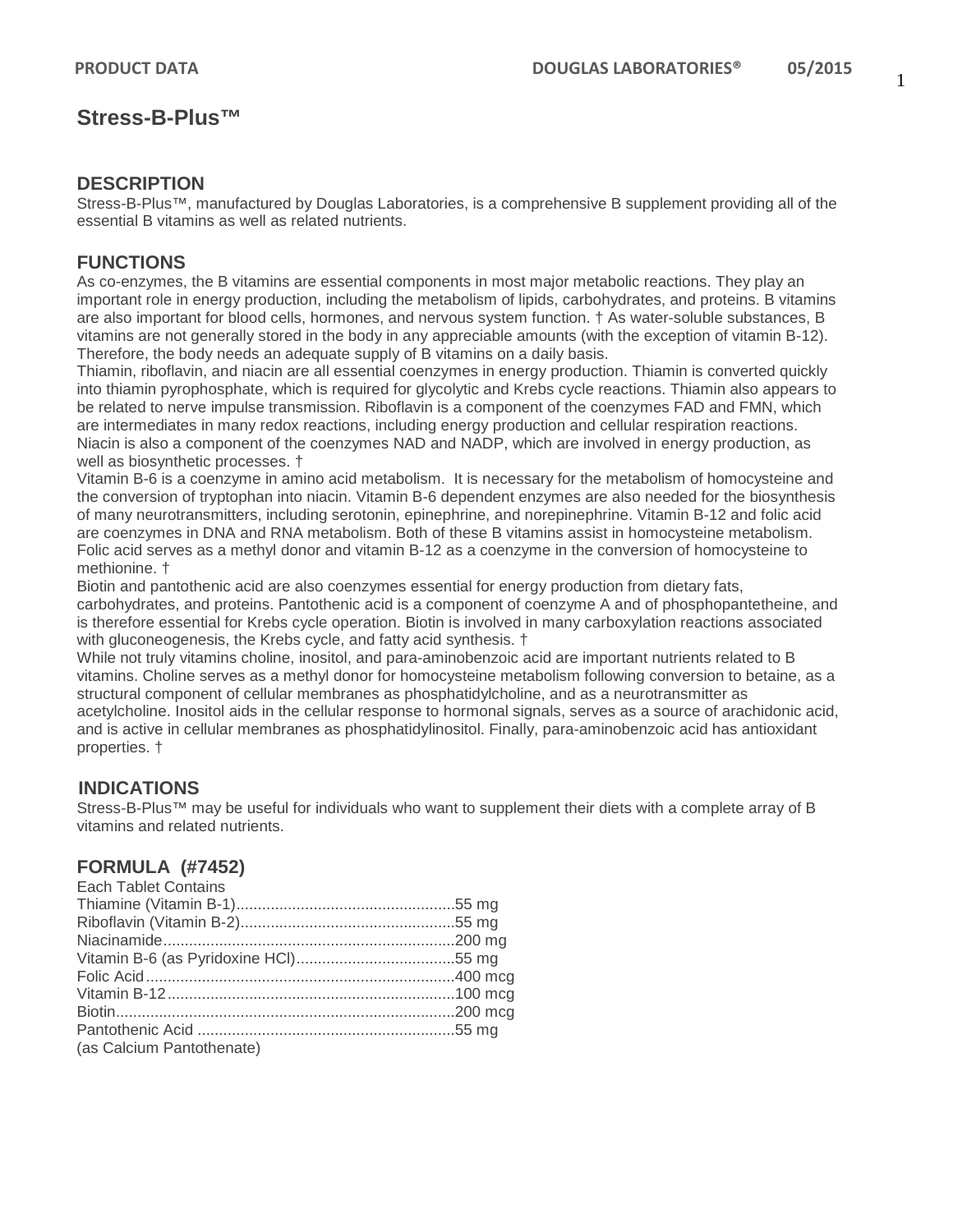# **Stress-B-Plus™**

| (from 55 mg of Choline Bitartrate) |  |
|------------------------------------|--|

#### **SUGGESTED USE**

Adults take one tablet daily or as directed by a healthcare professional.

#### **SIDE EFFECTS**

No adverse side effects have been reported.

#### **STORAGE**

Store in a cool, dry place, away from direct light. Keep out of reach of children.

#### **REFERENCES**

Depeint F, et al. Chem Biol Interact. 2006 Oct 27;163(1-2):94-112.

Kräutler B. Subcell Biochem. 2012;56:323-46. doi: 10.1007/978-94-007-2199-9\_17.

Wang YP, et al. Physiol Res. 2014;63(3):341-50.

Keith ME, et al. J Am Diet Assoc. 2009 Aug;109(8):1406-10. doi: 10.1016/j.jada.2009.05.011.

Das UN. 2015 Feb;31(2):283-291. doi: 10.1016/j.nut.2014.08.011.

Morris MS. Adv Nutr. 2012 Nov 1;3(6):801-12. doi: 10.3945/an.112.002535.

Miller AL. Altern Med Rev. 2003 Feb;8(1):7-19.

Shakir KM, et al. Mayo Clin Proc. 1995 Jun;70(6):556-8.

Ulvik A, et al. Am J Clin Nutr. 2013 Oct;98(4):934-40. doi: 10.3945/ajcn.113.064998.

Schaeffer MC, Gretz D, Gietzen DW, Rogers QR. J Nutr. 1998 Oct;128(10):1829-35.

Liu Z, Choi SW, Crott JW, Smith DE, Mason JB. Int J Cancer. 2008 Aug 1;123(3):519-25. doi: 10.1002/ijc.23599.

Tayebati SK, Amenta F. Clin Chem Lab Med. 2013 Mar 1;51(3):513-21. doi: 10.1515/cclm-2012-0559. Review. [Choline].

Bizzarri M, Carlomagno G. Eur Rev Med Pharmacol Sci. 2014 Jul;18(13):1896-903. [Inositol].

Galbinur T, et al. J Ocul Pharmacol Ther. 2009 Dec;25(6):475-82. doi:10.1089/jop.2009.0020. [PABA].